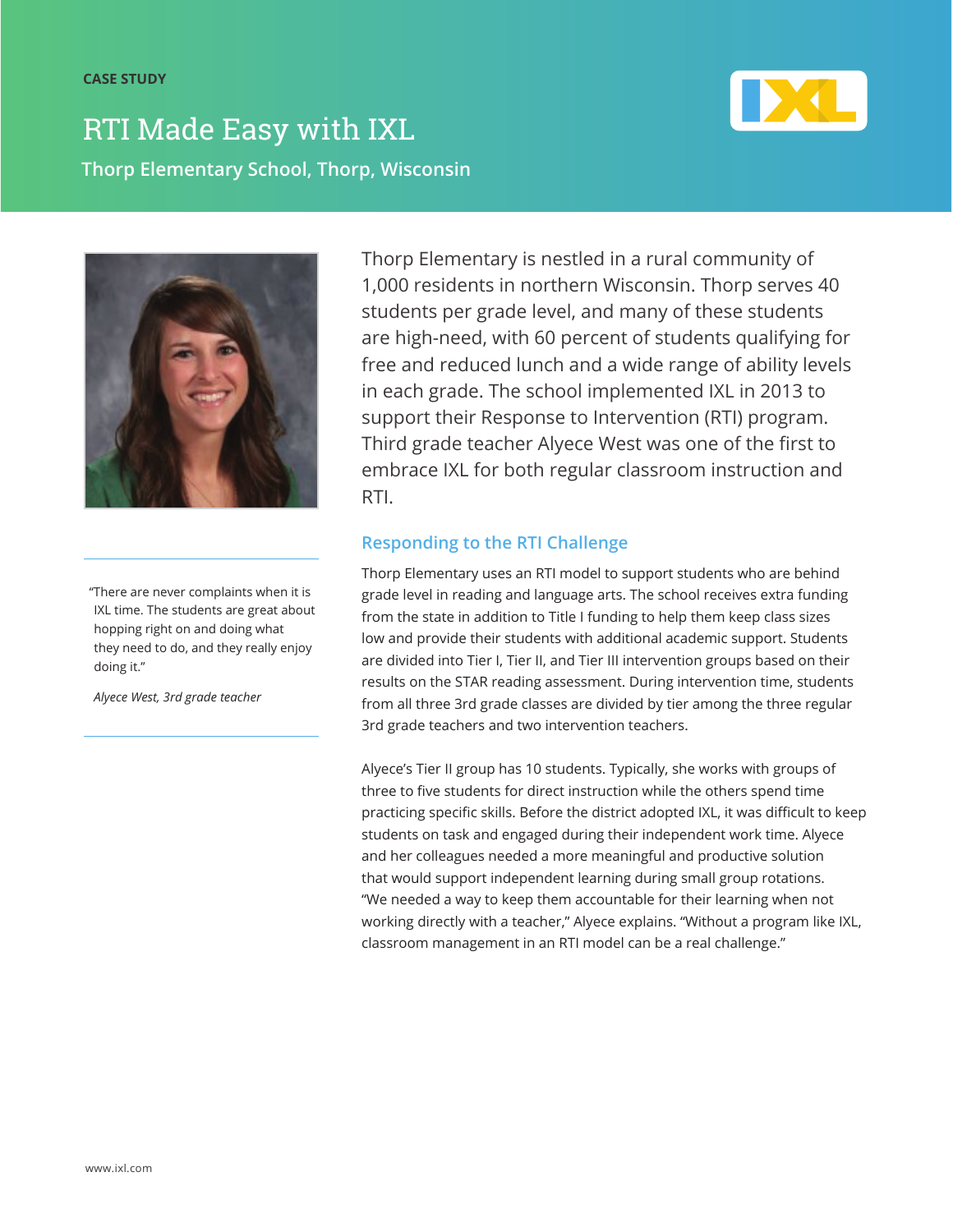

#### **The IXL Answer**

Alyece began using IXL Language Arts to reinforce and extend the lessons in her basal reading program. Each week, she introduces a specific lesson, such as possessives or opinion writing. She assigns skills on IXL that align with her lesson plans. "It really lines up well with my curriculum," she says. "It's easy to find the skills on IXL that coordinate with what I am teaching." Sometimes, she also projects IXL on an interactive whiteboard, and students take turns answering questions in front of the class.

During intervention periods, students complete their IXL assignments using iPads or Chromebooks. Students who are struggling can work on their specific areas of need and reinforce skills from lower grade levels. "Our basal program can be a little overwhelming for many of our students," says Alyece. "With IXL, they can really focus on those areas where they need support." While they do not have an RTI program for math, Alyece also uses IXL Math for whole-class instruction and individual math practice. IXL helps Alyece scaffold her math instruction and address individual learning needs. "It's easy to go up or down a grade level to help students catch up on skills they missed or work ahead for more of a challenge," she says.

Alyece uses the reports from IXL Analytics to monitor what students are working on and make sure they are staying on track. She also uses IXL Analytics to see where her students need extra practice or additional direct instruction. The Trouble Spots report helps her organize her Tier II intervention groups and decide what to work on in her small group instruction. She sends the reports to her principal to keep him informed of student progress. Alyece and her colleagues are also using the IXL reports to coordinate instruction and monitor learning trends across grade levels.

### **Better Engagement and Steady Improvement**

Reaction from the students has been overwhelmingly positive. Alyece says her students love earning prizes on IXL and watching their SmartScores (IXL's proprietary scoring system that measures how well a student understands a skill) improve. "My students are really competitive," Alyece says. "They love to see how many skills they have mastered and how much time they have spent on the program." High scorers are announced each week on the school announcements. On Fridays, students who have mastered their math skills have an opportunity to play math games.

IXL has become an important part of the RTI program at Thorp Elementary. Students are staying more engaged and getting more value out of their independent work time during their intervention period. Immediate feedback and step-by-step explanations help students work more independently.

Best of all, students are making real progress: Alyece has seen improvement on both state testing and the STAR reading assessments. She attributes the students' growth in large part to the additional practice and support they are getting on IXL.